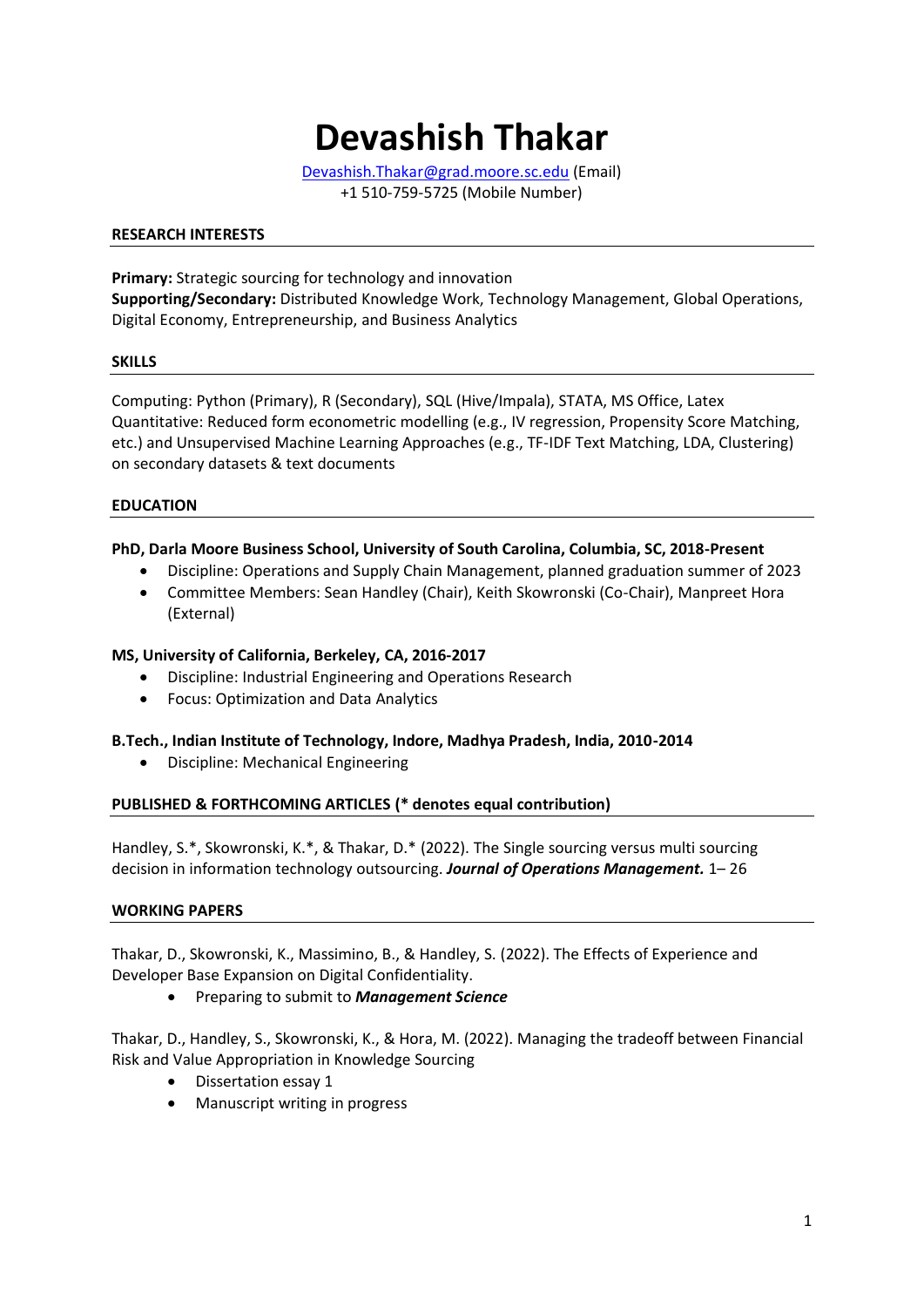Thakar, D., Handley, S., Skowronski, K., & Hora, M. (2022). The Effects of Technological Overlap and Congestion on Knowledge Sourcing Performance.

- Dissertation essay 2
- Data analysis in progress

## **PRESENTATIONS**

The Single sourcing versus multi sourcing decision in information technology outsourcing

- POMS 2020, Minneapolis, MN (Cancelled due to COVID)
- DSI 2019, New Orleans, LA
- POMS 2019, Washington DC

The Effects of Experience and Developer Base Expansion on Digital Confidentiality

- POMS 2022, Virtual
- POMS 2021, Virtual
- POMS 2020, Minneapolis, MN (Cancelled due to COVID)

Managing the tradeoff between Financial Risk and Value Appropriation in Knowledge Sourcing

- DSI 2022, Houston, TX (Planned)
- INFORMS 2022, Indianapolis, IN (Planned)
- POMS 2022, Virtual

#### **TEACHING AND INSTRUCTIONAL EXPERIENCE**

### **Classroom Instructor**

• MGSC 291- Statistics for Business and Economics, Undergraduate (Fall 2021): Conducted lectures (statistical analysis using R programming), created HWs, cases, and projects for a class of 29 business majors. **Instructor Rating: 4.1/5**

#### **Teaching Assistant**

- Business Analytics Capstone, Master's program, for Beverly Wright (Spring 2022)
- Core Operations, Full time MBA program, for Keith Skowronski (Fall 2020)
- Business Process Management, Senior Undergraduate, for Sanjay Ahire (Fall 2019)

#### **DOCTORAL COURSEWORK**

#### **Methodological:**

- ECON 831, Econometrics and Regression I, University of South Carolina
- ECON 832, Econometrics and Regression II, University of South Carolina
- MGMT 872, Advanced Statistics for Business I, University of South Carolina
- MGMT 892, Advanced Statistics for Business II, University of South Carolina
- ECON 815, Computational Methods for Economists, University of South Carolina
- ECON 850, Health Economics, University of South Carolina
- IEOR 250, Introduction to Production Planning and Logistics Models, University of California Berkeley
- IEOR 262, Mathematical Programming I, University of California Berkeley
- IEOR 263A, Applied Stochastic Processes I, University of California Berkeley
- IEOR C253 Supply Chain and Logistics Management, University of California Berkeley
- IEOR 221 Introduction to Financial Engineering, University of California Berkeley
- IEOR 242, Application in Data Analysis, University of California Berkeley